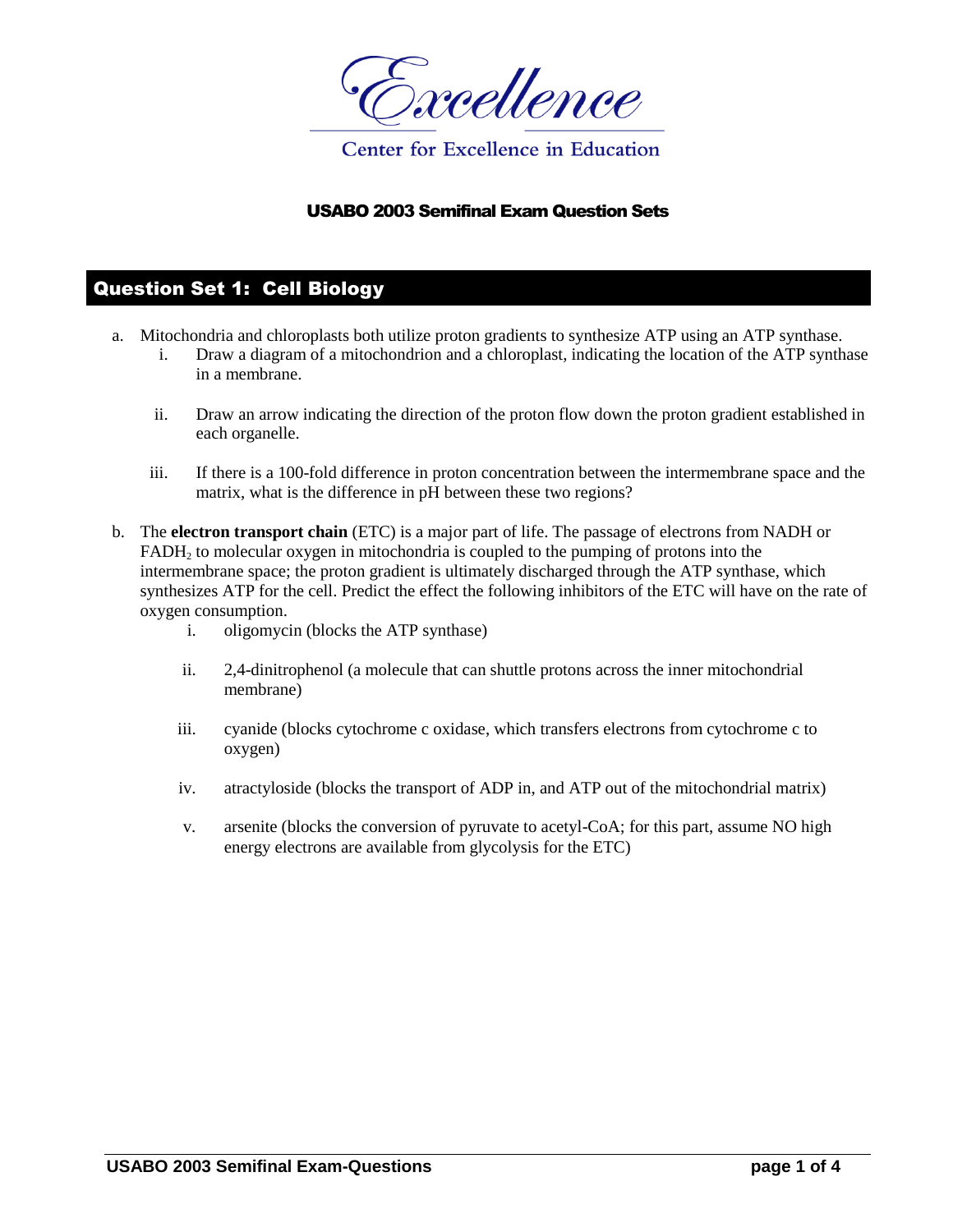### Question Set 2: Animal Physiology

In this question, we consider the buffering system of the blood, and how both the renal and circulatory systems deal with pH homeostasis. The central buffering system in the blood is based on carbonic acid, according to the chemical equation:

 $CO_2 + H_2O \Leftrightarrow H_2CO_3 \Leftrightarrow HCO_3 + H^+$ 

Note that the " $\Leftrightarrow$ " signs in the reactions imply *reversibility*; in other words, carbon dioxide and water can combine to form carbonic acid, and carbonic acid can also decompose to water and carbon dioxide. The first reaction is mediated by the red blood cell enzyme *carbonic anhydrase*.

- a. What is the function of carbonic anhydrase? Does carbonic anhydrase catalyze the decomposition of carbonic acid to water and carbon dioxide, as well as carbonic acid formation? What effect will increasing temperature (e.g. in a fever) have on carbonic anhydrase activity?
- b. Suppose that we found a small molecule that bound the carbonic anhydrase at its active site. (Assume carbonic anhydrase has only *one* active site.) What is the mode of inhibition of this inhibitor? Draw the resulting **initial reaction velocity** *versus* **substrate concentration** and a **reciprocal plot** (1/reaction velocity *versus* 1/substrate concentration) graphs in the presence and absence of the inhibitor. Will increasing the concentration of  $CO<sub>2</sub>$  and  $H<sub>2</sub>O$  overcome this inhibition? Explain.
- c. Assume you're a doctor. A patient comes to your clinic who has a carbonic anhydrase enzyme deficiency? What phenotype would you expect him or her to have? (To a first approximation, what would you expect the partial pressure of carbon dioxide in their blood to be?) Explain.
- d. Hemoglobin (Hb) cooperatively binds the oxygen in blood by the following equation:

 $HbH + 4O_2 \Leftrightarrow Hb(O_2)_4 + H^+$ 

Draw a curve relating the oxygen saturation of Hb to the partial pressure of  $O<sub>2</sub>$  in the blood. Using this curve, explain briefly the concept of *cooperativity*. Hb is sensitive to changes in the pH of the blood. If we assume that the chemical equation written above *completely* describes how Hb and pH are related, how would an increased respiratory rate affect Hb's affinity for oxygen molecules? Explain your answer.

e. BPG (2,3-bisphosphoglycerate) is a metabolic product of glycolysis found in red blood cells. It *decreases* the affinity of Hb for  $O_2$ . What levels of BPG would you expect in (i) a person living at high altitudes and (ii) a newborn? Explain, using the saturation curve.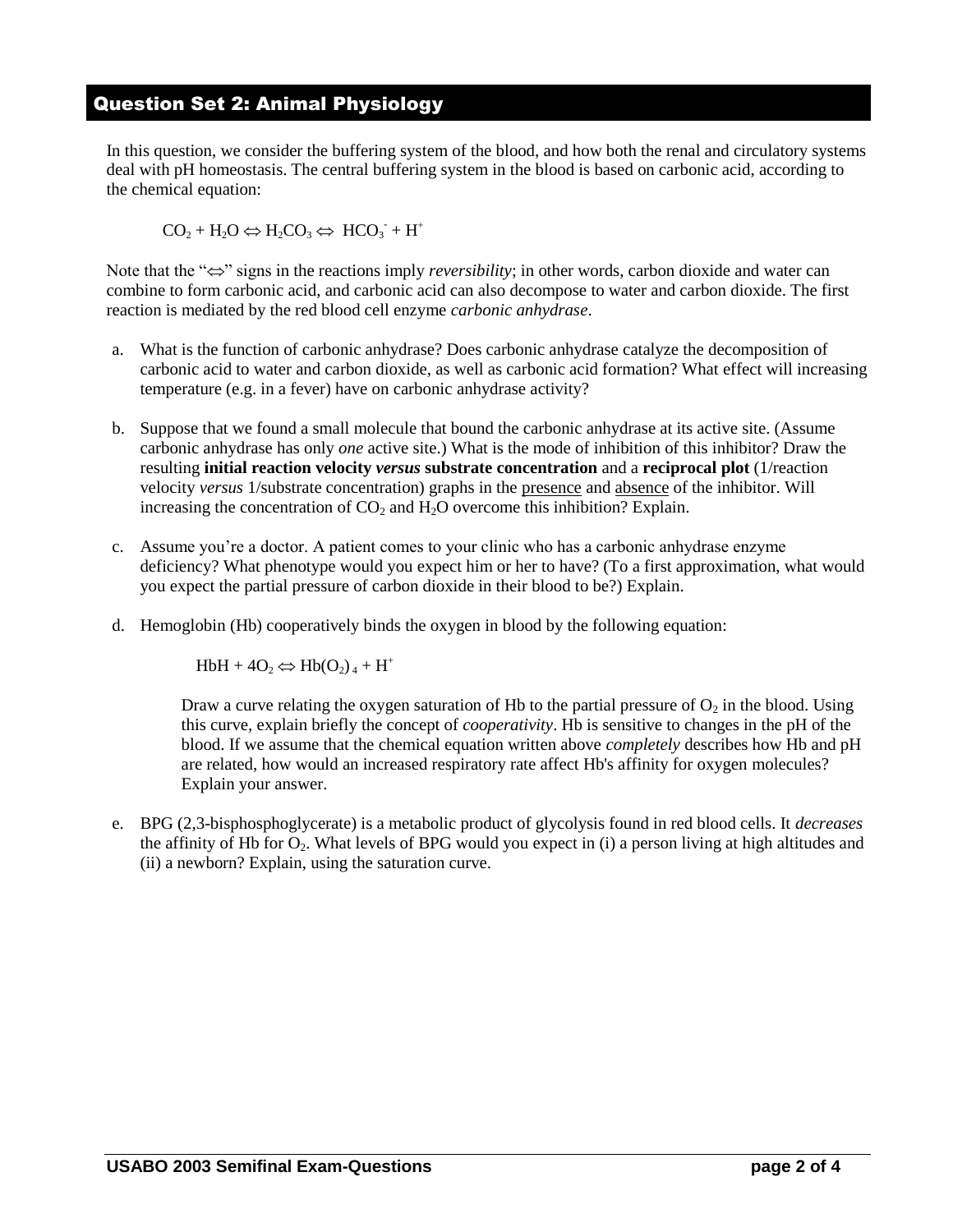# Question Set 3: Ecology & Biosystematics

- a. Describe the following adaptations in animals, and explain the adaptive significance of each:
	- i. amniotic egg
	- ii. bilateral symmetry
	- iii. coelom
	- iv. closed circulatory system
	- v. complete gut
- b. For the traits listed above, which are present in the following animal phyla?
	- i. Arthropoda
	- ii. Cnidaria
	- iii. Platyhelminthes
	- iv. Mollesca
- c. Describe the difference in the fate of the blastopore during the development of protostome vs. deuterostome animals. Give two examples of phyla from each of these groups.
- d. In addition to the fate of the blastopore, describe any other differences in the early embryonic development of protostomes and deuterostomes.